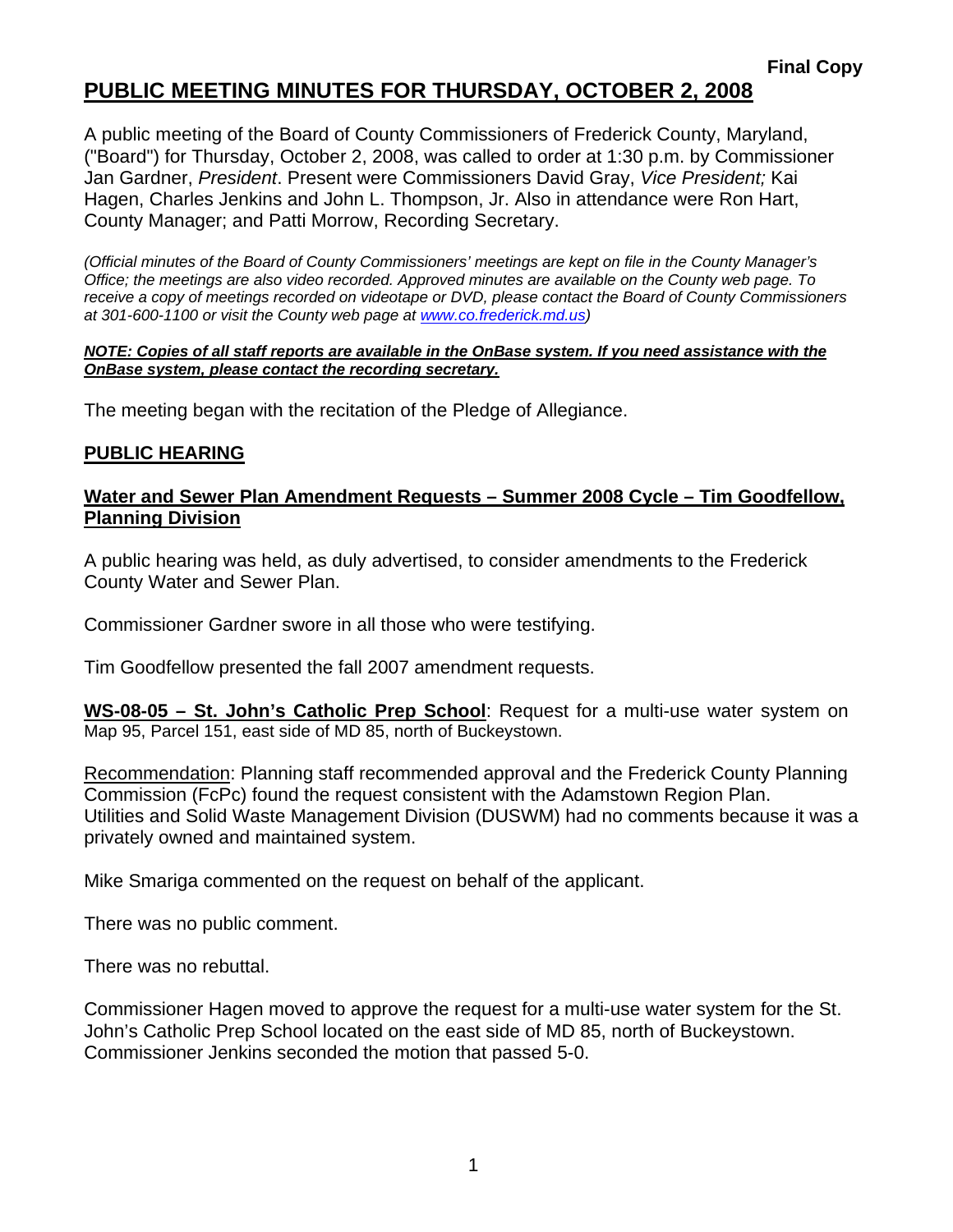## **PUBLIC MEETING MINUTES FOR THURSDAY, OCTOBER 2, 2008**

**WS-08-06 - Banner School**: Request reclassification of 28.5 acres from Ultimate Service to W-5 Dev./S-5 Dev. on the north side of Biggs Ford Road, east of Dublin Road in the Town of Walkersville.

Recommendation: Staff noted the application does not satisfy the criteria to obtain the requested reclassification because the proposed use was not permitted in the Agricultural zone within the Town of Walkersville. FcPc found the request was consistent with the Walkersville Municpal Plan and DUSWM does not comment when properties are located within a municipality.

Andrew DiPasquale, Esquire, Miles and Stockbridge commented on the request on behalf of the applicant.

Public comment was heard from:

• Mark Forsyth

There was no rebuttal.

Wendy Kearney, County Attorney's Office, commented on the request.

Commissioner Hagen moved to approve the reclassification from Ultimate Service to W-5 Dev./S-5 Dev. on the north side of Biggs Ford Road, east of Dublin Road in the Town of Walkersville. Commissioner Gardner seconded the motion that passed 3-2 with Commissioners Gray and Thompson opposed.

**WS-08-07 – Board of County Commissioners (Division of Public Works)**: Request to reclassify the Public Safety Training Facility (PSTF) on Reichs Ford Road from W-5 Dev./S-5 Dev. to W-3 Dev./S-4 Dev.

Recommendation: Staff and DUSWM recommended approval with the addition of a pump station symbol to the map, and the FcPc found the request to be consistent with the New Market Region Plan.

Carla Simms, Public Works Division, commented on behalf of the county.

There was no public comment.

Commissioner Jenkins moved to approve the request to reclassify the PSTF on Reichs Ford Road from W-5 Dev./S-5 Dev. to W-3 Dev./S-4 Dev with the addition of a pump station symbol to the map. Commissioner Gray seconded the motion that passed 5-0.

### **PUBLIC COMMENTS AND/OR REQUESTS**

None.